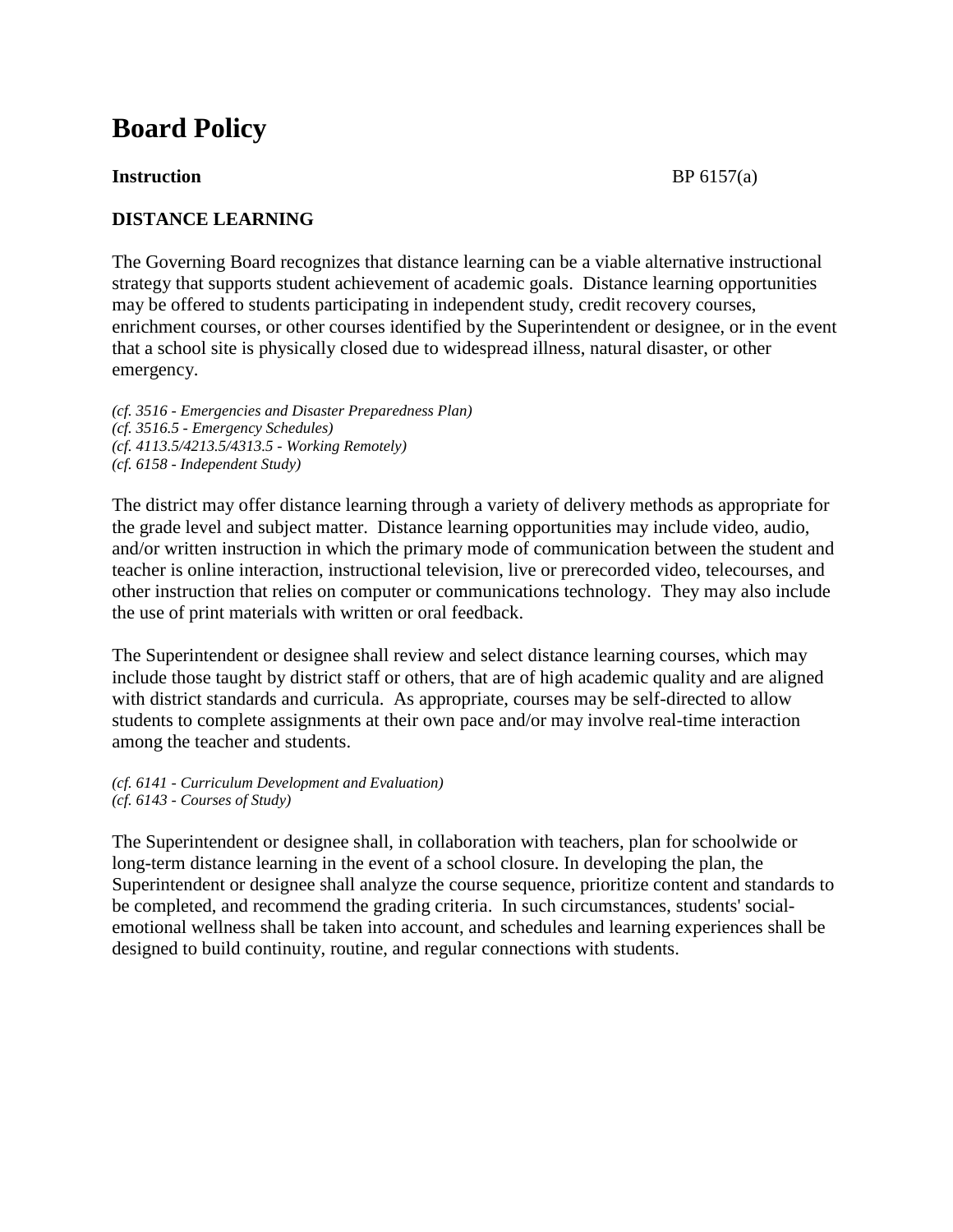## **DISTANCE LEARNING** (continued)

#### *(cf. 5141.5 - Mental Health)*

As needed, the Superintendent or designee shall provide teachers with training and ongoing support, including technological support and guidance, to effectively implement distance learning. The district shall also provide opportunities for teachers to communicate and collaborate with each other to exchange information on effective practices.

#### *(cf. 4131 - Staff Development)*

Staff shall comply with all copyright regulations in developing materials to be used in distance education courses.

#### *(cf. 6162.6 - Use of Copyrighted Materials)*

The district shall take steps to ensure that distance learning opportunities are available to all students, including economically disadvantaged students, students with disabilities, and English learners. Teachers may use multiple methods of providing instruction to meet student needs. All online programming and Internet content shall meet accessibility standards for students with disabilities, including compatibility with commonly used assistive technologies.

*(cf. 0410 - Nondiscrimination in District Programs and Activities) (cf. 0415 - Equity) (cf. 6159 - Individualized Education Program) (cf. 6174 - Education for English Learners)*

The Superintendent or designee shall assess students' access to technological devices and the Internet and, consistent with the district's budget and technology plan, may loan devices to students to use at home and/or assist families in identifying free service providers. Students are expected to use district technology responsibly in accordance with the district's Acceptable Use Agreement. To the extent possible, the district shall make technical and academic support available to students.

*(cf. 0440 - District Technology Plan) (cf. 3311.4 - Procurement of Technological Equipment) (cf. 3515.4 - Recovery for Property Loss or Damage) (cf. 6163.4 - Student Use of Technology)*

Teachers shall provide regular communications to students and parents/guardians about expectations, assignments, and available resources to assist the student in successful completion of distance learning coursework.

*(cf. 6020 - Parent Involvement)*